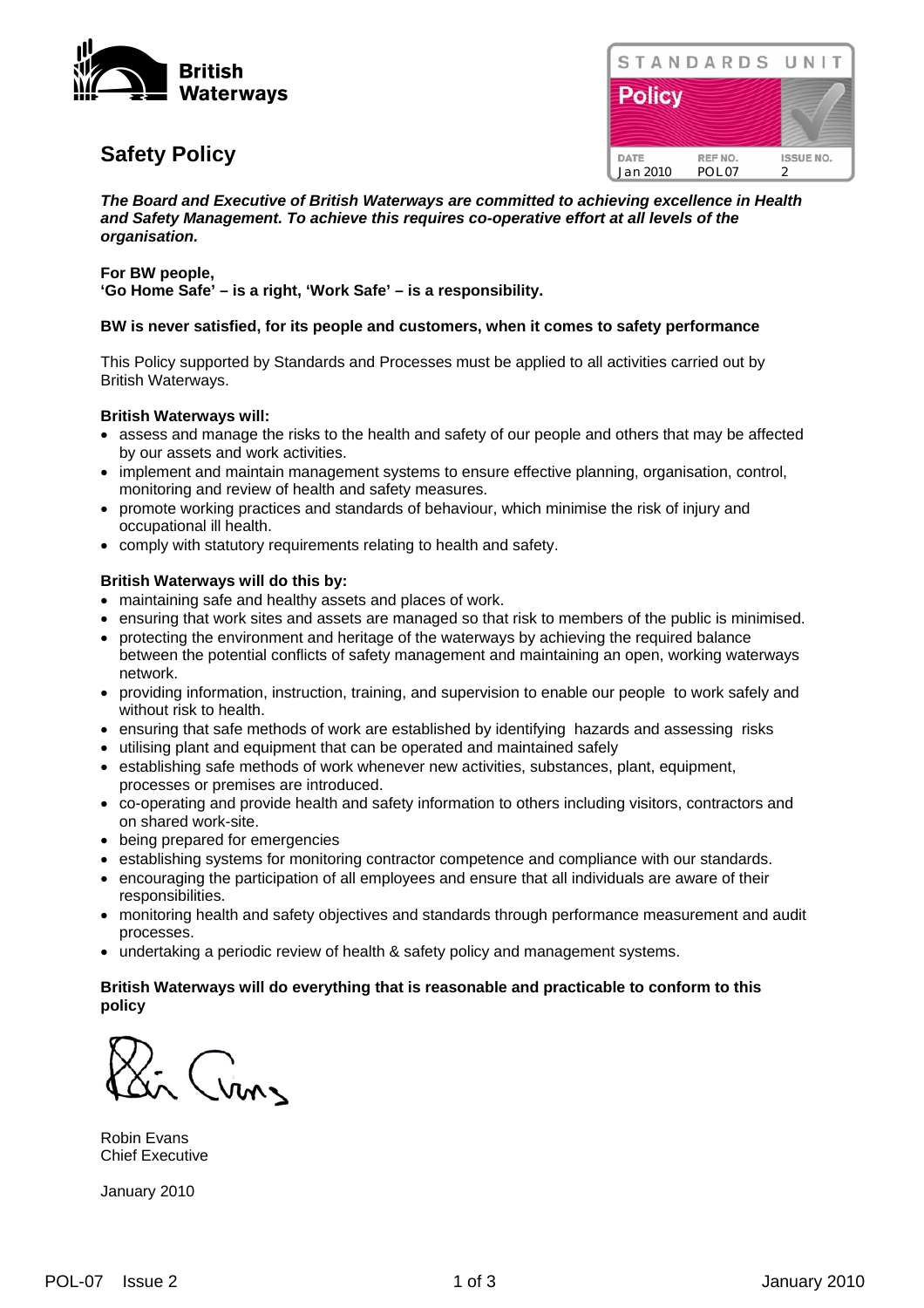

## **Application of Policy Jan 2010** POL 07

This policy, supported by Standards and Processes, must be applied to all activities carried out by British Waterways. The policy will be applied to:

- any business wholly owned by British Waterways
- any business over which British Waterways exercises management control
- projects undertaken on behalf of British Waterways

Where British Waterways is a minority shareholder, or does not exercise management control, the responsible manager and/or members of joint venture boards, should seek to influence partners, or other parties, to adopt similar high standards of health and safety.

### **Responsibilities and Accountabilities**

The British Waterways Board is responsible for approving health and safety policy The chief executive is responsible for:

- establishing health and safety policy and ensuring compliance across all activities of British Waterways
- ensuring the adequacy of Responsible Line Managers Health and Safety Plans
- delivery of high quality health and safety management through the executive and operating directors

The Operations Director is delegated by the Board to act on all matters relating to Health & Safety and is responsible for ensuring that:

- the Board and the Executive are kept informed about health and safety issues
- competent persons are available to provide advice and guidance on health and safety
- processes are established to monitor safety performance and company standards
- health and safety policy and management systems are periodically reviewed
- proper standards and processes for health and safety management are set across the organisation
- setting standards, policies and directions that ensure the health and well being of our people in the workplace
- keeping the organisation informed on health and well being issues
- ensuring our people (including Trade Union representatives) are aligned with and support our policies, standards and directions

The Marketing Director is responsible together with the Operations Director for communicating the health & safety message

Directors are responsible for:

- ensuring that all work activities and assets under their control are subject to this policy and that Responsible Line Managers are designated to implement the policy without exception in all business areas
- informing Responsible Line Managers of their individual accountability for implementation of this policy and ensuring they have the necessary skills in health and safety management

Responsible Line Managers are accountable for implementing this policy by the introduction of local management systems that promote high standards of health and safety. These managers will be the Managers of Waterway Units, Heads of Departments and other designated managers.

Every individual who caries out work for British Waterways is responsible for working safely and making sure that their actions do not harm either themselves or other people